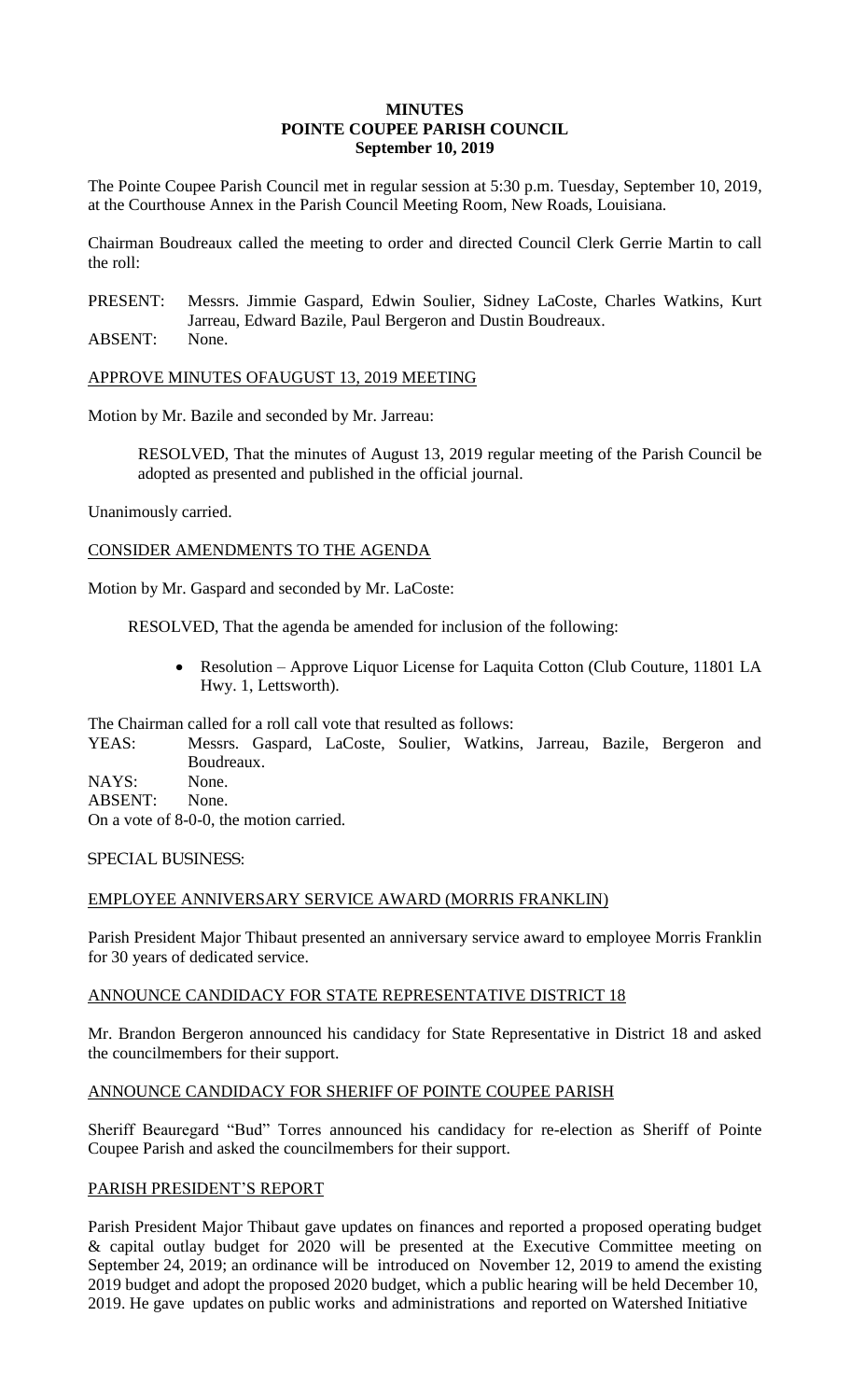September 10, 2019  $\overline{2}$ 

meetings; RFPs are being finalized for a grant manager, debris monitor, emergency debris removal and animal shelter; Litter Abatement Program and CEA executed with the sheriff for use of vans for said program; voter precincts management and changes for 2021 relative to the census; utilizing the iWorQ System for work orders and permits online October 1, 2019; opening bids for the road resurfacing program on September 17, 2019. He gave updates on recreation and announced the employment of Mr. Paul Armand as Parks & Recreation Program Facility Manager; the football and soccer programs; constructions and improvements at PC Rec will begin October 1, 2019 that will be funded by monies raised by friends of the park; and events scheduled at the Multi-Use Center.

Parish President Thibaut recommended the consolidation of the sewerage districts and the creation of a single nine-member board to serve as the governing authority for each sewerage districts in the parish. He recommended each councilmember appoint themselves or a designee from their district, and his appointment or designee to serve as members of the board. He reported on introducing a proposed ordinance by the council to begin the process of establishing the board. In closing, he responded to questions from the councilmembers.

#### PUBLIC COMMENTS ON AGENDA ITEMS

There were no public comments.

DISCUSSION & CONSIDERATION OF THE ADOPTION OF AN INTRODUCED PROPOSED ORDINANCE TO AMEND AND RE-ORDAIN PARAGRAPHS A AND E OF SECTION 6-27 OF CHAPTER 6 OF THE POINTE COUPEE PARISH CODE OF ORDINANCES RELATIVE TO THE REGULATION OF THE CONSTRUCTION OF BUILDINGS AND OTHER STRUCTURES OVER FALSE RIVER.

Councilman Bergeron reported on the proposed amendments made to adjust the setbacks to 5ft. and the minimum lower level of the height of the structures to the proposed ordinance relative to the regulations of the construction of buildings and other structures over False River.

Motion by Mr. Bergeron and seconded by Mr. Soulier:

RESOLVED, That the amendments to a proposed ordinance to amend and re-ordain Paragraphs A and E of Section 6-27 of Chapter 6 of the Pointe Coupee Parish Code of Ordinances relative to the regulation of the construction of buildings and other structures over False River be accepted by the Pointe Coupee Parish Council.

The Chairman called for a roll call vote that resulted as follows:

YEAS: Messrs. Bergeron, Bazile, Jarreau, Watkins, Soulier, LaCoste, Gaspard and Boudreaux.

NAYS: None. ABSENT: None.

On a vote of 8-0-0, the motion carried.

Motion by Mr. Bergeron and seconded by Mr. Gaspard:

RESOLVED, That a proposed ordinance to amend and re-ordain Paragraphs A and E of Section 6-27 of Chapter 6 of the Pointe Coupee Parish Code of Ordinances relative to the regulation of the construction of buildings and other structures over False River be adopted with amendments by the Pointe Coupee Parish Council.

The Chairman called for a roll call vote that resulted as follows:

YEAS: Messrs. Gaspard, LaCoste, Soulier, Watkins, Jarreau, Bazile, Bergeron and Boudreaux.

NAYS: None.

ABSENT: None.

On a vote of 8-0-0, the motion carried.

PUBLIC HEARING ON AN INTRODUCED PROPOSED ORDINANCE TO AMEND THE CODE OF ORDINANCES OF POINTE COUPEE PARISH AUTHORIZING AND PROVIDING FOR THE ISSUANCE, SALE, AND DELIVERY OF TWO MILLION FIVE HUNDRED THOUSAND DOLLARS (\$2,500,000) LIMITED TAX BONDS, SERIES 2019 OF THE PARISH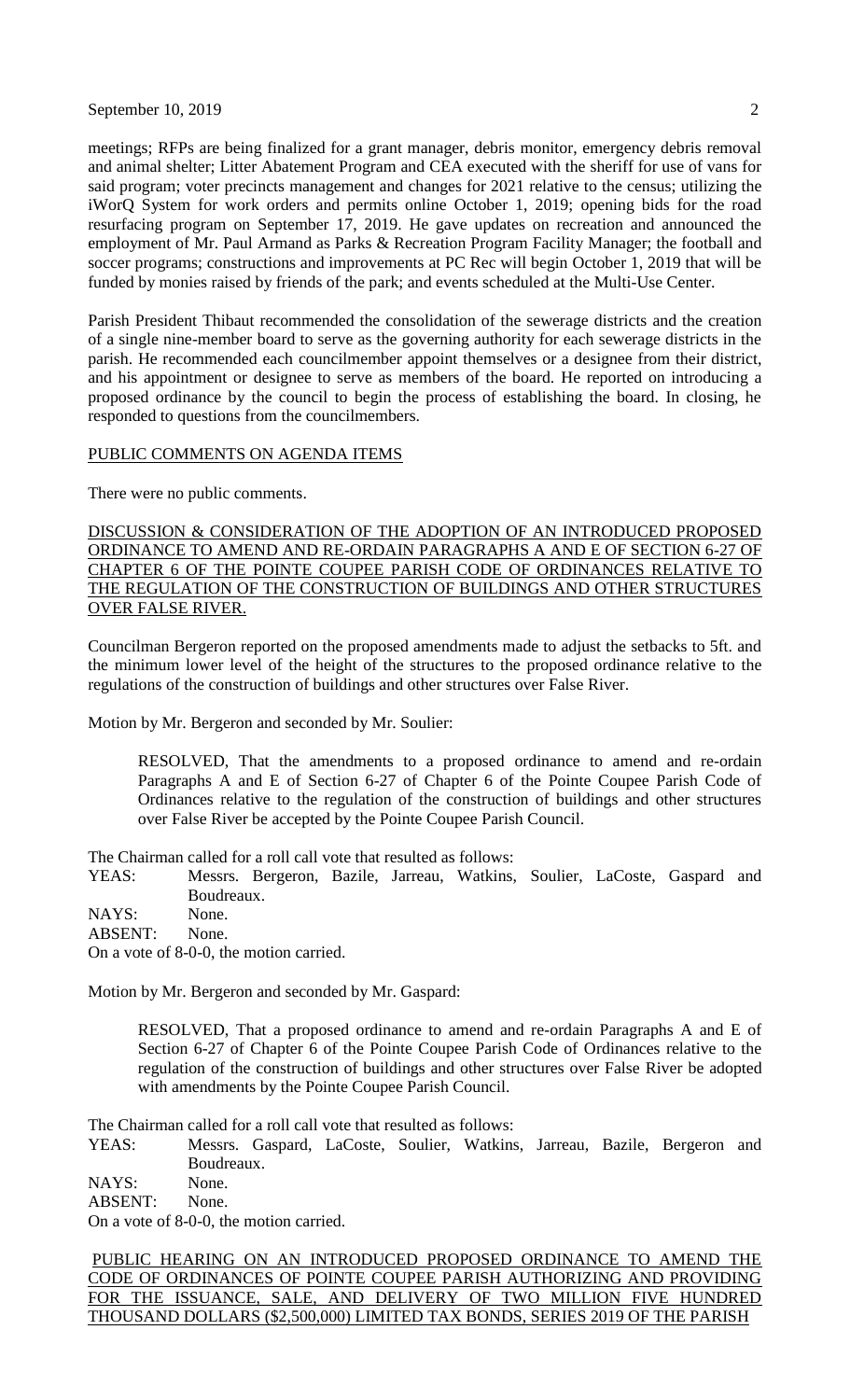## OF POINTE COUPEE, STATE OF LOUISIANA; PRESCRIBING THE FORM, TERMS, AND CONDITIONS OF SUCH BONDS AND PROVIDING FOR THE PAYMENT THEREOF; AND PROVIDING FOR OTHER MATTERS IN CONNECTION THEREWITH, AND THEREAFTER, DISCUSSION & CONSIDERATION OF THE ADOPTION

A hearing to obtain public input to a proposed ordinance to amend the Code of Ordinances of Pointe Coupee Parish authorizing and providing for the issuance, sale, and delivery of Two Million Five Hundred Thousand Dollars (\$2,500,000) limited tax bonds, Series 2019 of the Parish of Pointe Coupee, State of Louisiana; prescribing the form, terms, and conditions of such bonds and providing for the payment thereof; and providing for other matters in connection therewith was conducted at 6:03 p.m. on Tuesday, September 10, 2019 at the Parish Council Meeting Room, Courthouse Annex, 160 East Main Street, New Roads, Louisiana.

There were no objections received orally or written to the ordinance.

Motion by Mr. LaCoste and seconded by Mr. Bergeron:

RESOLVED, That a proposed ordinance to amend the Code of Ordinances of Pointe Coupee Parish authorizing and providing for the issuance, sale, and delivery of Two Million Five Hundred Thousand Dollars (\$2,500,000) limited tax bonds, Series 2019 of the Parish of Pointe Coupee, State of Louisiana; prescribing the form, terms, and conditions of such bonds and providing for the payment thereof; and providing for other matters in connection therewith be adopted by the Pointe Coupee Parish Council.

The Chairman called for a roll call vote that resulted as follows:

YEAS: Messrs. Bergeron, Bazile, Jarreau, Watkins, Soulier, LaCoste, Gaspard and Boudreaux.

NAYS: None.

ABSENT: None. On a vote of 8-0-0, the motion carried.

PUBLIC HEARING ON AN INTRODUCED PROPOSED ORDINANCE TO AMEND AND RE-ORDAIN SECTION 16-31 OF ARTICLE III OF CHAPTER 16 OF THE CODE OF ORDINANCES OF POINTE COUPEE PARISH RELATIVE TO DERELICT STRUCTURES IN THE PARISH, AND THEREAFTER, DISCUSSION & CONSIDERATION OF THE ADOPTION

A hearing to obtain public input to a proposed ordinance to amend and re-ordain Section 16-31 of Article III of Chapter 16 of the Code of Ordinances of Pointe Coupee Parish relative to Derelict Structures in the parish was conducted at 6:05 p.m. on Tuesday, September 10, 2019 at the Parish Council Meeting Room, Courthouse Annex, 160 East Main Street, New Roads, Louisiana.

There were no objections received orally or written to the ordinance.

Motion by Mr. Soulier and seconded by Mr. Watkins:

RESOLVED, That a proposed ordinance to amend and re-ordain Section 16-31 of Article III of Chapter 16 of the Code of Ordinances of Pointe Coupee Parish relative to Derelict Structures in the parish be adopted by the Pointe Coupee Parish Council.

The Chairman called for a roll call vote that resulted as follows:

YEAS: Messrs. Gaspard, LaCoste, Soulier, Watkins, Jarreau, Bazile, Bergeron and Boudreaux.

NAYS: None.

ABSENT: None.

On a vote of 8-0-0, the motion carried.

PUBLIC HEARING ON AN INTRODUCED PROPOSED ORDINANCE TO AMEND THE CODE OF ORDINANCES OF POINTE COUPEE PARISH RELATIVE TO ESTABLISH THE PUBLIC RECORDS POLICY FOR THE POINTE COUPEE PARISH GOVERNMENT, AND THEREAFTER, DISCUSSION & CONSIDERATION OF THE ADOPTION

A hearing to obtain public input to a proposed ordinance to amend the Code of Ordinances of Pointe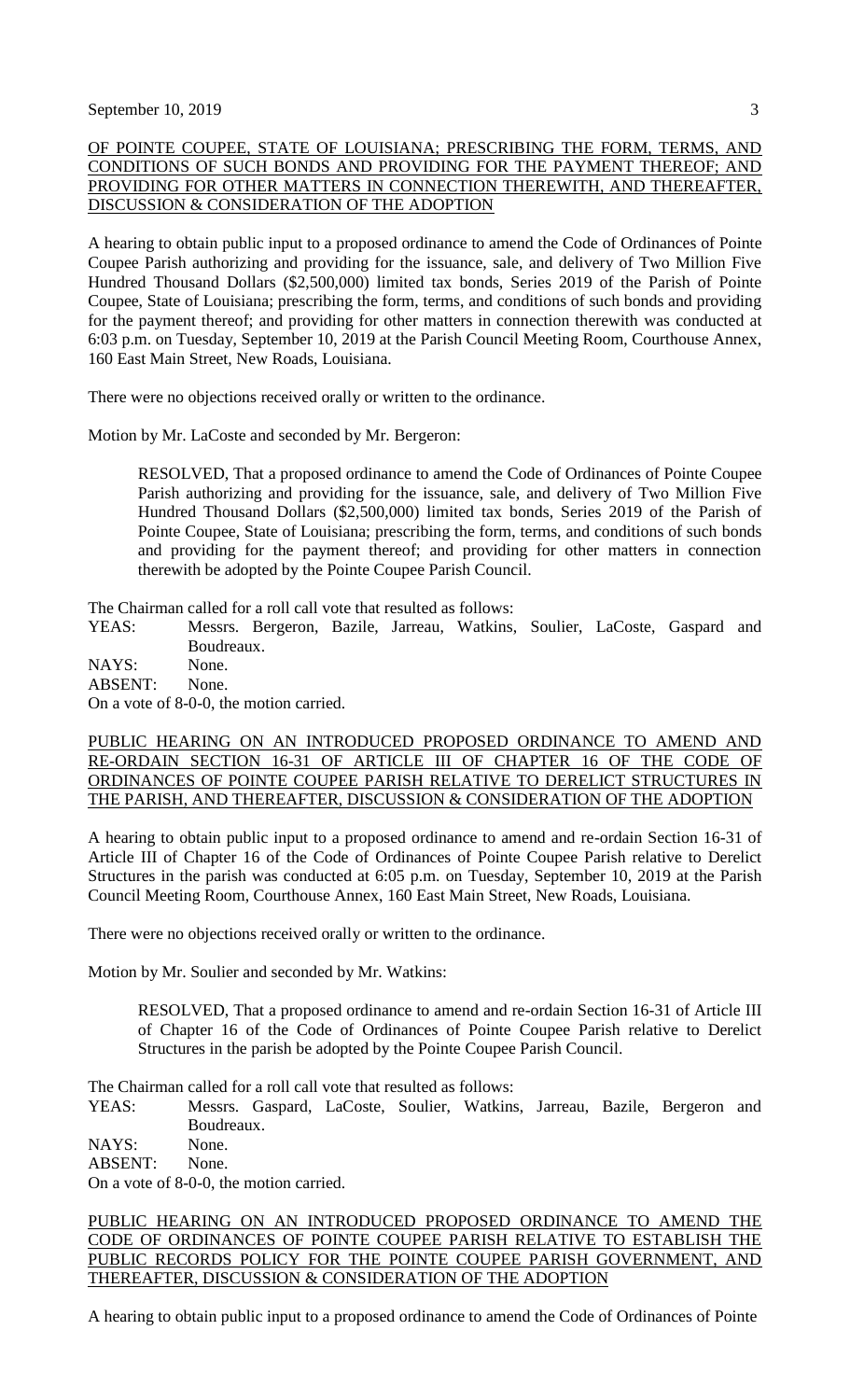September 10, 2019  $\overline{4}$ 

Coupee Parish relative to establish the Public Records Policy for the Pointe Coupee Parish Government was conducted at 6:06 p.m. on Tuesday, September 10, 2019 at the Parish Council Meeting Room, Courthouse Annex, 160 East Main Street, New Roads, Louisiana.

There were no objections received orally or written to the ordinance.

Motion by Mr. LaCoste and seconded by Mr. Watkins:

RESOLVED, That a proposed ordinance to amend the Code of Ordinances of Pointe Coupee Parish relative to establish the Public Records Policy for the Pointe Coupee Parish Government be adopted by the Pointe Coupee Parish Council.

The Chairman called for a roll call vote that resulted as follows:

YEAS: Messrs. Bergeron, Bazile, Jarreau, Watkins, Soulier, LaCoste, Gaspard and Boudreaux.

NAYS: None. ABSENT: None. On a vote of 8-0-0, the motion carried.

#### BOARD OF REVIEW FOR ASSESSMENT

The Pointe Coupee Parish Council met at 6:07 p.m. as a Board of Review to hear complaints and/or protests as to the value of property for parish assessment purposes. Chairman Boudreaux announced that Assessor James "Jimmy" Laurent, Jr. and Clerk Martin reported there were no appeals received.

Motion by Mr. Jarreau and seconded by Mr. Bazile:

RESOLVED, That the appraisal of assessment of properties, rules and regulations in the parish as presented by the Assessor be accepted.

Unanimously carried.

INTRODUCTION OF ORDINANCE:

AN ORDINANCE TO AMEND THE POINTE COUPEE PARISH CODE OF ORDINANCES RELATIVE TO AMENDING AND RE-ORDAIN THE POINTE COUPEE PARISH GOVERNMENT PERSONNEL MANUAL TO ESTABLISH A POLICY FOR DESIGNATION AND MANAGEMENT OF EMERGENCY ESSENTIAL PERSONNEL (PUBLIC HEARING OCTOBER 8, 2019)

## NOTICE OF INTRODUCTION OF ORDINANCE AND OF PUBLIC HEARING

NOTICE IS HEREBY GIVEN that a proposed ordinance to amend the Pointe Coupee Parish Code of Ordinances relative to amending and re-ordain the Pointe Coupee Parish Government Personnel Manual to establish a policy for designation and management of emergency essential personnel has been introduced before the Pointe Coupee Parish Council, and that a public hearing will be held relative thereto at 5:30 p.m., Tuesday, October 8, 2019 at the Parish Council Meeting Room, Courthouse Annex, 160 East Main Street, New Roads, Louisiana, after which said ordinance may be considered for adoption. All interested persons are urged to attend.

#### RECOMMENDATION(S) FROM PLANNING COMMISSION:

APPROVAL OF PLAT SHOWING THE REMOVAL OF LOT B-1 FROM LOT B FORMERLY THE RALPH HEBERT PROPERTY LOCATED OFF OF LA HIGHWAY 418 AT BATCHELOR IN SECTIONS 51, 72 & 73, T2S & R7E FOR LOGAN GASPARD

Motion by Mr. Bergeron and seconded by Mr. LaCoste:

RESOLVED, That upon the recommendations of the Planning Commission and Parish Sanitarian Carl Whittington, a plat showing the removal of Lot B-1 from Lot B (formerly the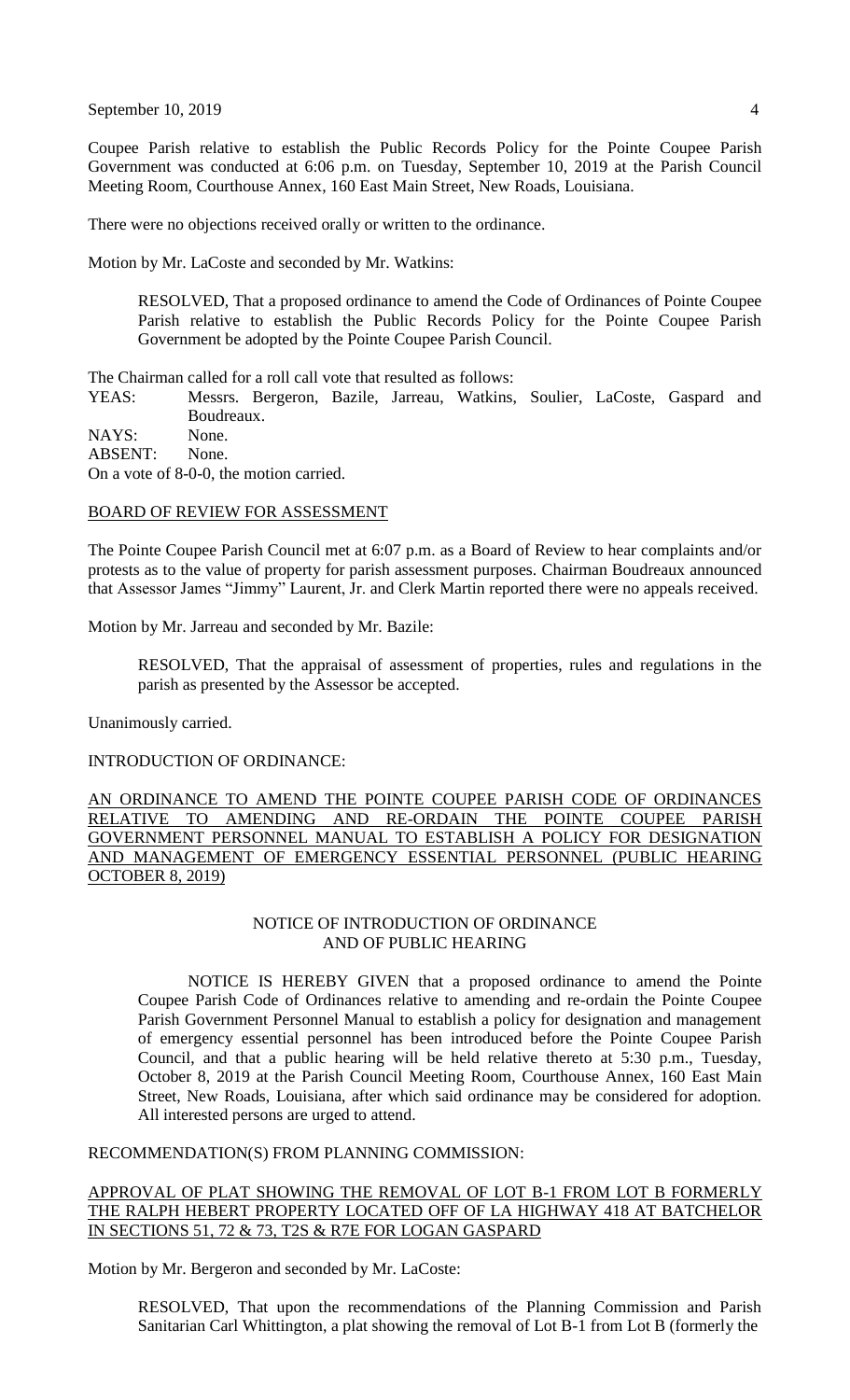Ralph Hebert Property) located off of LA Highway 418 at Batchelor in Sections 51, 72 & 73, T2S & R7E for Logan Gaspard be approved, and that the 20ft. private servitude passage includes the utility servitude.

The Chairman called for a roll call vote that resulted as follows:

YEAS: Messrs. LaCoste, Soulier, Watkins, Jarreau, Bazile, Bergeron and Boudreaux. NAYS: None. ABSENT: None.<br>ABSTAIN: Mr. G Mr. Gaspard. On a vote of 7-0-0-1, the motion carried.

#### APPROVAL TO GRANT A 5FT VARIANCE REQUEST FOR PAUL & GWENDOLYN WALLS AT 8769 PETE STREET, LIVONIA

Motion by Mr. Jarreau and seconded by Mr. Watkins:

RESOLVED, That upon the recommendations of the Planning Commission and Parish Sanitarian Carl Whittington and information received from the Town of Livonia, a 5ft. variance request on the rear setback only for Paul & Gwendolyn Walls at 8769 Pete Street, Livonia be approved, due to the hardship of limited space.

Unanimously carried.

## APPROVAL TO GRANT A 5FT VARIANCE REQUEST FOR EDWARD J. ALTAZAN OFF OF LA HWY. 413, JARREAU

Motion by Mr. Soulier and seconded by Mr. LaCoste:

RESOLVED, That upon the recommendations of the Planning Commission and Parish Sanitarian Carl Whittington, a 5ft. variance request on both sides of the property for Edward J. Altazan off of LA Hwy. 413 at Jarreau be approved, due to the hardship of having a narrow lot size.

Unanimously carried.

RESOLUTION(S):

## APPROVE INCREASE IN ANNUAL LEASE PAYMENT TO HELEN AUCOIN OLINDE FOR POLLING PLACE IN COUNCILMAN DISTRICT E AT VENTRESS

Motion by Mr. Soulier and seconded by Mr. Watkins:

RESOLVED, That the annual lease payment to Helen Aucoin Olinde be increased to the amount of \$1,500 for the polling place in Councilman District E at Ventress be approved.

Unanimously carried.

## ENTER INTO A COOPERATIVE ENDEAVOR AGREEMENT WITH THE ACADIANA PLANNING COMMISSION FOR LA WATERSHED INITIATIVE REGION NO. 5

Motion by Mr. Watkins and seconded by Mr. Soulier:

A resolution approving an agreement with **Acadiana Planning Commission** for the purpose of applying for grant funding and acting in support of Watershed Region No. 5 management activities and in conjunction with the State of Louisiana Watershed Initiative.

**WHEREAS,** the Louisiana Watershed Initiative was formed in order to coordinate statewide floorplan management efforts through a watershed management approach in response to the 2016 Great Floods and in preparation for future storm and flood events. This coordination includes outreach with local communities to build support for watershed region management approaches that can more effectively address mounting water risks statewide; and